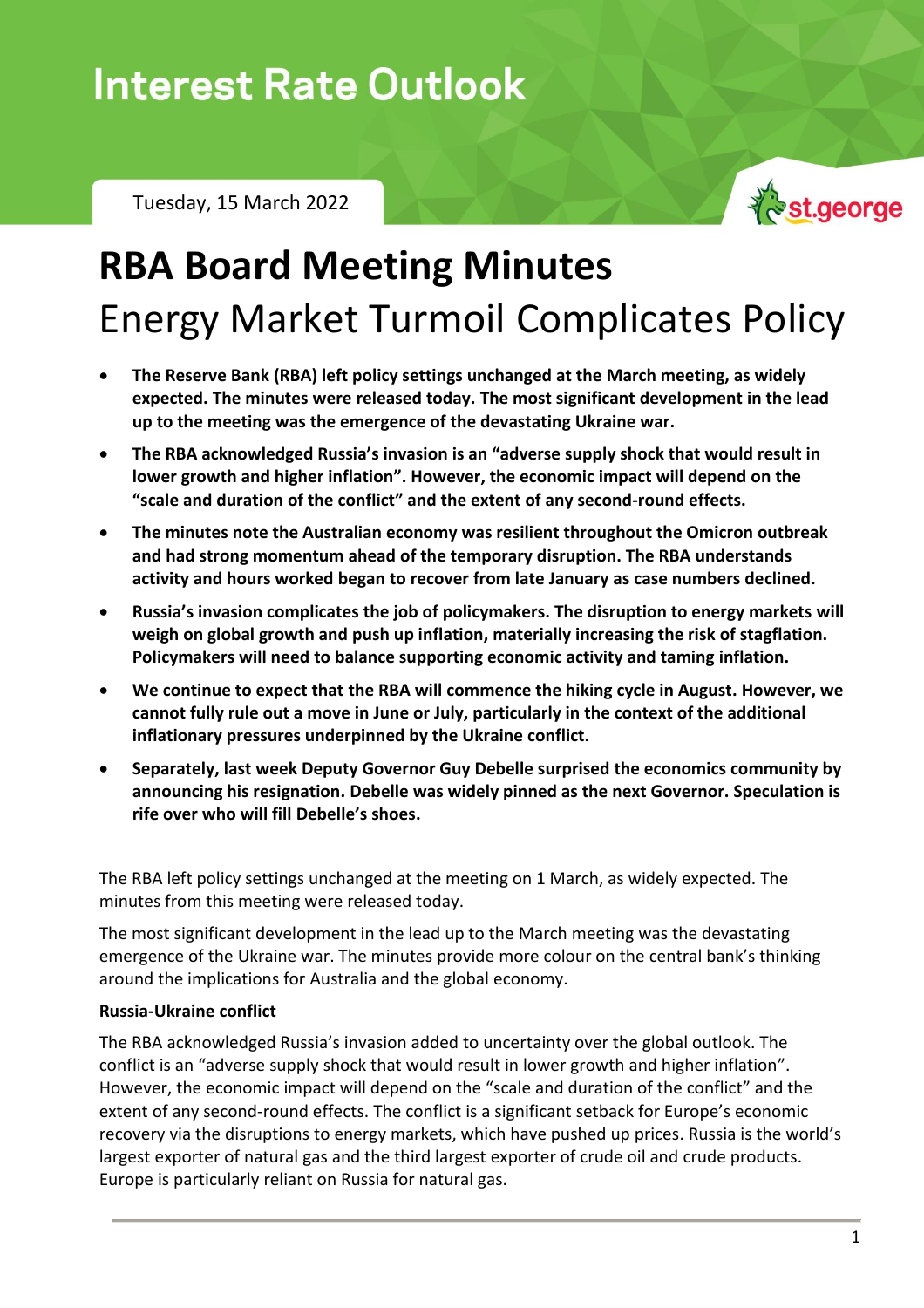The RBA also noted the surge in the price of energy and other commodities would "redistribute income from energy-importing countries to energy-exporting countries". Regardless, the war will result in lower global output than otherwise.

Indeed, retail fuel prices in Australia have jumped to an average rate of 183.9 cents per litre in the week ending 6 March 2022, up 3% since the war began. The increase reflects the recent surge in oil prices. When the latest data is published, the price average is likely to be higher still, as many consumers are paying above \$2 a litre.

The conflict will also exacerbate supply-chain disruptions. The minutes noted that ahead of the invasion of Ukraine, developments in supply chains had been mixed. It was flagged that supply chains for some goods had deteriorated further alongside robust demand, while pressures had eased in other areas. In particular, the minutes highlighted that supplier delivery times had edged lower, semiconductor prices had declined and motor vehicle production was recovering.

#### **Economy resilient in face of Omicron**

The minutes note the Australian economy was resilient throughout the Omicron outbreak and had strong momentum ahead of the temporary disruption. The RBA expects that activity and hours worked began to recover from late January, as case numbers declined. This is consistent with timely spending data and information from the RBA's liaison program.

The outlook for business investment remains solid. Business liaison suggests investment intentions remain "at or above average levels". The minutes also flag that "around half of firms were experiencing supply-chain disruptions" but these disruptions were generally only having a "small effect on business operations".

Labour market conditions "were the tightest since 2008" and forward-looking indicators point to a further tightening in the period ahead. Job mobility has increased, although not as much as in some other countries.

The minutes noted that wages growth had picked up, but only to its pre-pandemic level. However, members acknowledged that risks to the outlook for wages were tilted to the upside. At the same time, they continued to underscore uncertainty in the behaviour of wages at historically low levels of unemployment.

Meanwhile, inflationary pressures are widespread, but particularly pronounced in goodsimporting industries. The RBA's liaison suggests firms were willing to pass these costs onto consumers – notably in construction, manufacturing, and retail – where "upstream cost pressures had been the most acute". However, the RBA also continued to emphasise that domestic inflation remained lower than in many other countries.

#### **Surprise resignation**

Deputy Governor Guy Debelle surprised the economics community by announcing his resignation last week to take up a position as Chief Financial Officer at Fortescue Futures Industries. Debelle has worked at the RBA for 25 years and was widely pinned as the next Governor.

Treasurer Josh Frydenberg has indicated he wants to install a new Deputy Governor before the May Federal election. Speculation is rife over who will fill Debelle's shoes.

The RBA has a history of promoting insiders – Bernie Fraser, who was appointed in 1989, is the only RBA Governor to come from outside the bank. RBA Assistant Governors Michele Bullock, Luci Ellis and Chris Kent are candidates in the running. However, reports have also flagged external names including Treasury Deputy Secretaries Jenny Wilkinson and Meghan Quinn.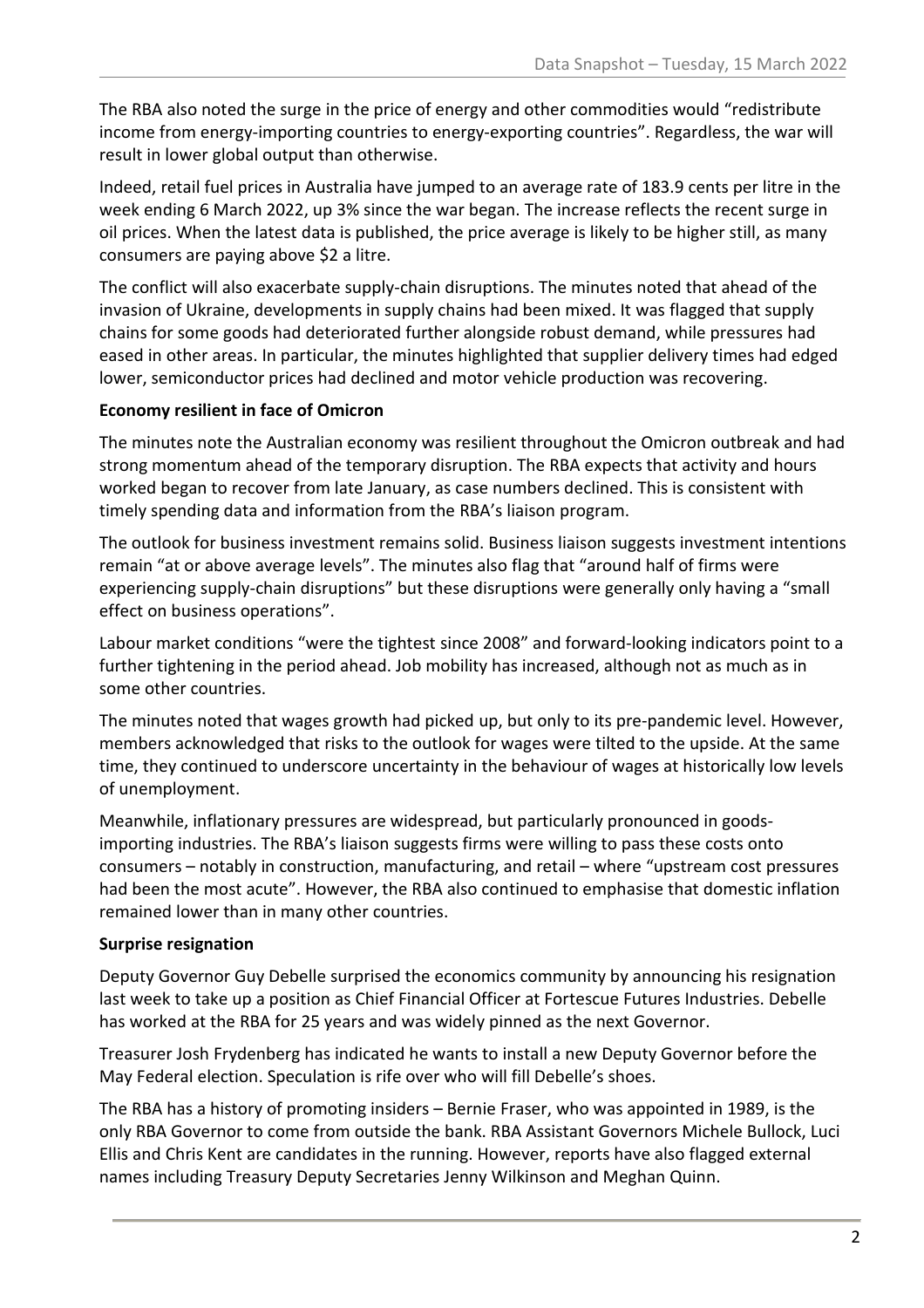The implications for the voting balance on the board are unclear since the RBA does not publish the votes of its members, unlike other central banks. In other words, we won't know if the change will tilt the opaque voting structure more hawkish or dovish.

Regardless, as one of the most influential public policy roles in the country, there will be plenty of focus on whoever fills the role.

### **Monetary policy**

While inflationary pressures are heating up and the unemployment rate is at its lowest level in more than a decade, the RBA has underscored the need to be patient before lifting the cash rate. Prior to the invasion of Ukraine, this reflected two key factors. Firstly, uncertainty around inflation particularly in relation to how long global supply-chain disruptions will persist. And secondly, uncertainty over the path of wages growth. The RBA is concerned about inertia in wage setting practises.

Russia's invasion of Ukraine complicates the picture for policymakers. The supply shock will weigh on growth and push up inflation, especially via the disruptions to energy markets, materially increasing the risk of stagflation. Policymakers will need to balance supporting economic activity and taming inflation.

We continue to expect that the RBA will commence the hiking cycle in August with a 15 basis point move. However, cannot fully rule out a move in June or July, particularly in the context of the additional inflationary pressures underpinned by the Ukraine conflict. We expect a second 25 basis point hike in November. Markets have priced a more aggressive cash rate profile, suggesting the RBA will start hiking in June and lift the cash rate to 1.25% by the end of the year.

> **Matthew Bunny, Economist** Ph: (02) 8254 0023